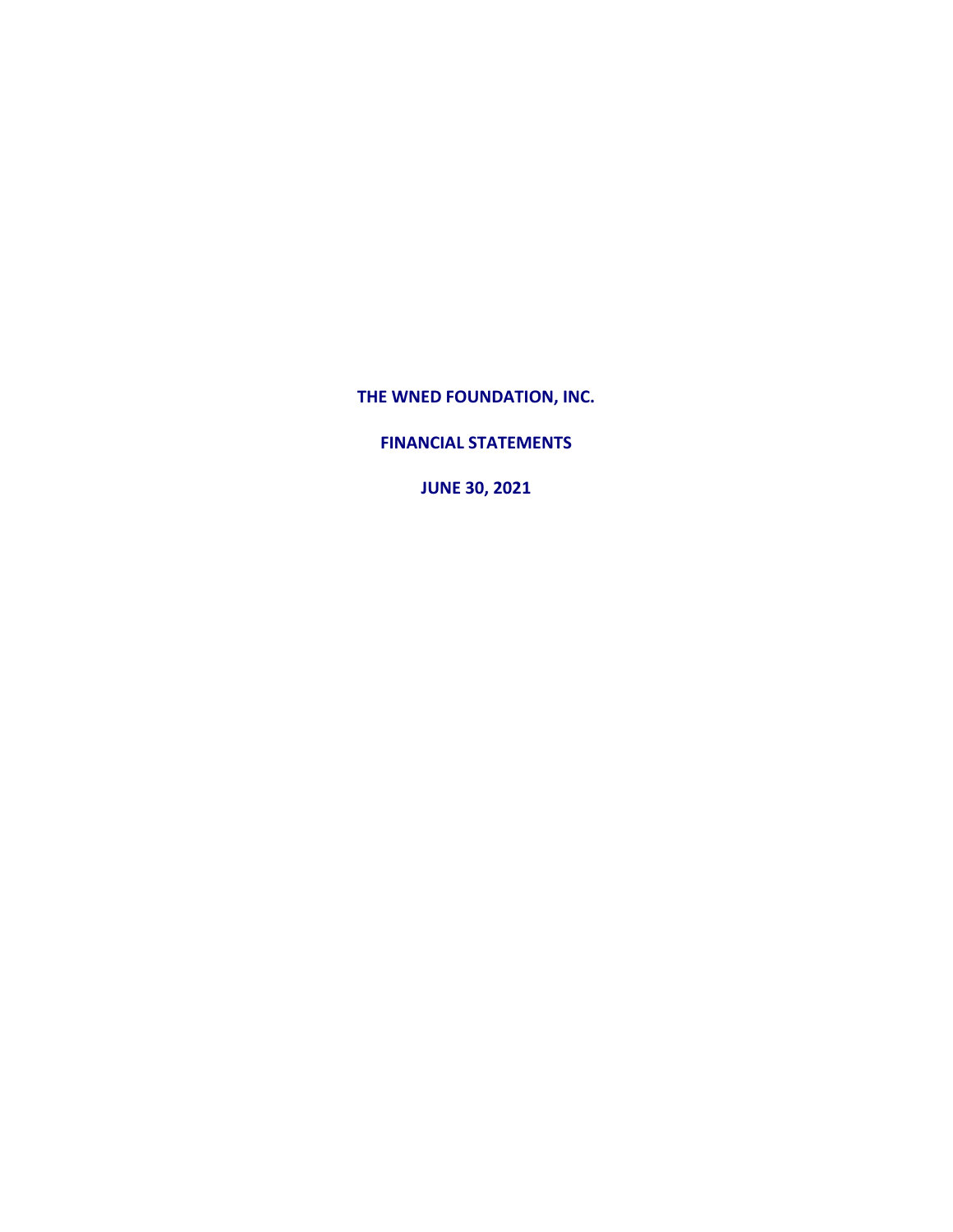

CERTIFIED PUBLIC ACCOUNTANTS

Cyclorama Building | 369 Franklin Street | Buffalo, NY 14202

p:716.856.3300 | f:716.856.2524 | www.LumsdenCPA.com

### **INDEPENDENT AUDITORS' REPORT**

The Board of Trustees The WNED Foundation, Inc.

We have audited the accompanying balance sheets of The WNED Foundation, Inc. (the Foundation) as of June 30, 2021 and 2020, and the related statements of activities and cash flows for the years then ended, and the related notes to the financial statements.

#### **Management's Responsibility for the Financial Statements**

Management is responsible for the preparation and fair presentation of these financial statements in accordance with accounting principles generally accepted in the United States of America; this includes the design, implementation, and maintenance of internal control relevant to the preparation and fair presentation of financial statements that are free from material misstatement, whether due to fraud or error.

#### **Auditors' Responsibility**

Our responsibility is to express an opinion on these financial statements based on our audits. We conducted our audits in accordance with auditing standards generally accepted in the United States of America. Those standards require that we plan and perform the audit to obtain reasonable assurance about whether the financial statements are free from material misstatement.

An audit involves performing procedures to obtain audit evidence about the amounts and disclosures in the financial statements. The procedures selected depend on the auditors' judgment, including the assessment of the risks of material misstatement of the financial statements, whether due to fraud or error. In making those risk assessments, the auditor considers internal control relevant to the entity's preparation and fair presentation of the financial statements to design audit procedures that are appropriate in the circumstances, but not for the purpose of expressing an opinion on the effectiveness of the entity's internal control. Accordingly, we express no such opinion. An audit also includes evaluating the appropriateness of accounting policies used and the reasonableness of significant accounting estimates made by management, as well as evaluating the overall presentation of the financial statements.

We believe that the audit evidence we have obtained is sufficient and appropriate to provide a basis for our audit opinion.

#### **Opinion**

In our opinion, the financial statements referred to above present fairly, in all material respects, the financial position of the Foundation as of June 30, 2021 and 2020, and the changes in its net assets and cash flows for the years then ended in accordance with accounting principles generally accepted in the United States of America.

mulen & McCornick, 228

October 6, 2021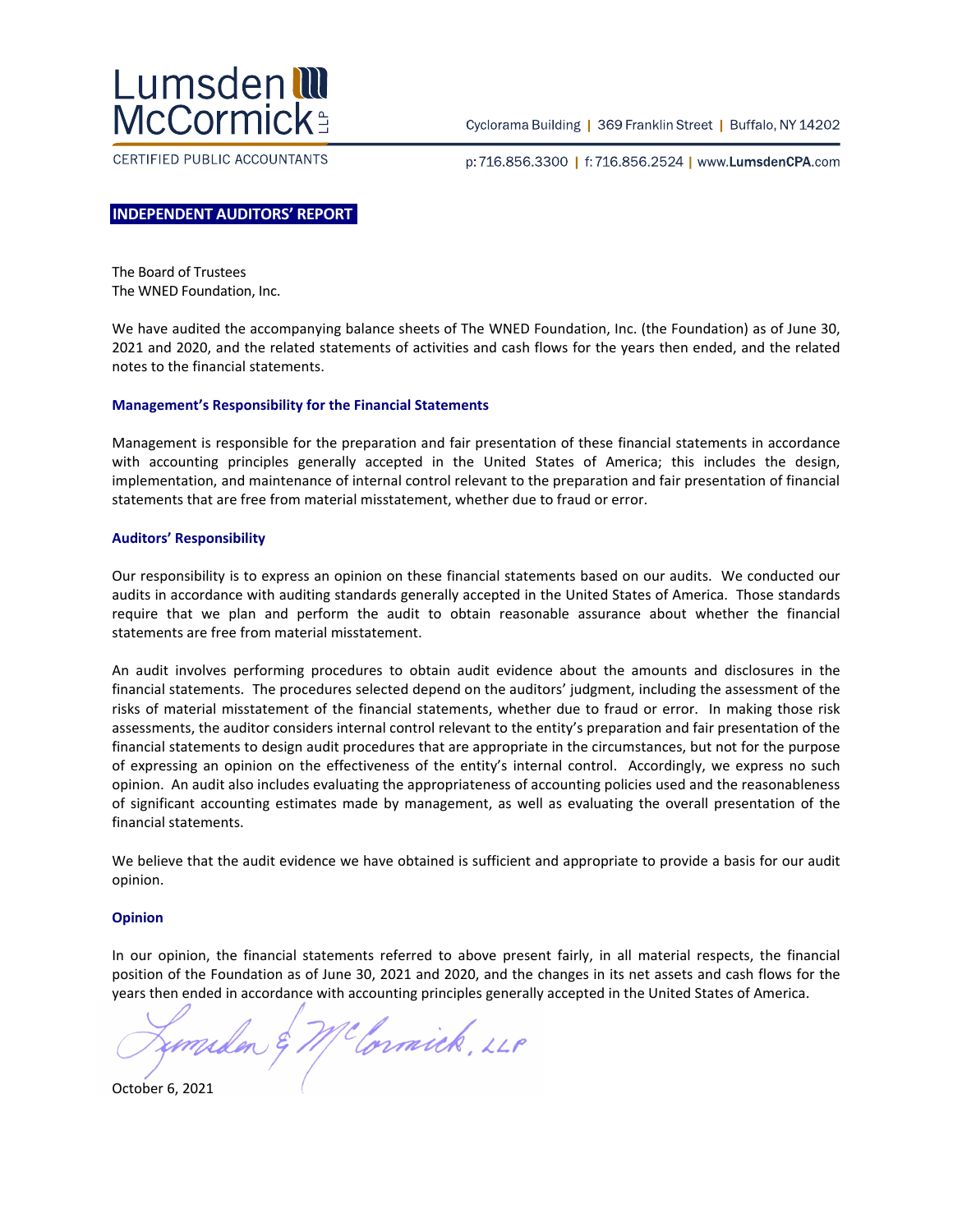# **Balance Sheets**

| June 30,                             |          | 2021         |      | 2020       |
|--------------------------------------|----------|--------------|------|------------|
|                                      |          |              |      |            |
| <b>Assets</b>                        |          |              |      |            |
| Cash                                 | \$       | $158,196$ \$ |      | 89,905     |
| Contributions receivable             |          | 122,260      |      | 16,396     |
| Loan receivable (Note 2)             |          |              |      | 1,779,000  |
| Interest receivable (Note 2)         |          | 544,464      |      | 512,465    |
| Investments (Note 3)                 |          | 27,793,592   |      | 23,187,681 |
| Property and equipment, net (Note 4) |          | 465,484      |      | 484,589    |
|                                      |          |              |      |            |
|                                      | <b>S</b> | 29,083,996   | - \$ | 26,070,036 |
|                                      |          |              |      |            |
| <b>Liabilities and Net Assets</b>    |          |              |      |            |
| Liabilities:                         |          |              |      |            |
| Accounts payable                     | \$       | $59,447$ \$  |      | 26,863     |
| Loan payable (Note 6)                |          |              |      | 1,779,000  |
|                                      |          | 59,447       |      | 1,805,863  |
|                                      |          |              |      |            |
| <b>Net assets:</b>                   |          |              |      |            |
| Without donor restrictions           |          | 28,332,139   |      | 23,956,341 |
| With donor restrictions (Note 7)     |          | 692,410      |      | 307,832    |
|                                      |          | 29,024,549   |      | 24,264,173 |
|                                      |          |              |      |            |
|                                      | \$       | 29,083,996   | - \$ | 26,070,036 |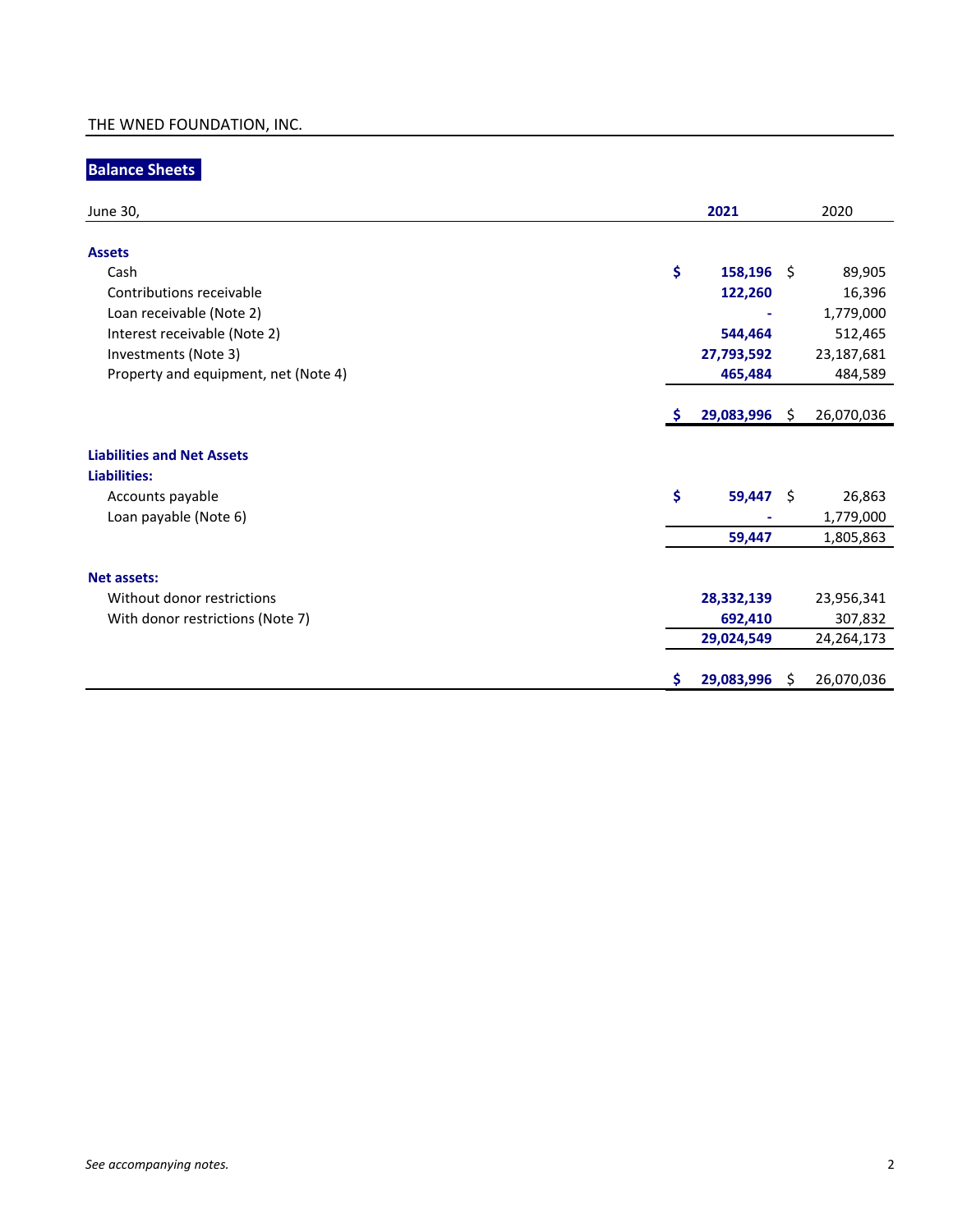## **Statements of Activities**

| For the years ended June 30,              | 2021                 |                     |                 |  |  |  |  |  |
|-------------------------------------------|----------------------|---------------------|-----------------|--|--|--|--|--|
|                                           | <b>Net Assets</b>    |                     |                 |  |  |  |  |  |
|                                           | <b>Without Donor</b> | <b>With Donor</b>   |                 |  |  |  |  |  |
|                                           | <b>Restrictions</b>  | <b>Restrictions</b> | <b>Totals</b>   |  |  |  |  |  |
| Revenues:                                 |                      |                     |                 |  |  |  |  |  |
| Investment activity:                      |                      |                     |                 |  |  |  |  |  |
| Interest and dividends, net               | \$<br>378,462 \$     | $5,701$ \$          | 384,163         |  |  |  |  |  |
| Realized gains                            | 1,299,821            | 21,318              | 1,321,139       |  |  |  |  |  |
| Unrealized gains (losses)                 | 4,000,119            | 65,605              | 4,065,724       |  |  |  |  |  |
| Total investment activity                 | 5,678,402            | 92,624              | 5,771,026       |  |  |  |  |  |
| Contributions                             | 15,730               | 308,204             | 323,934         |  |  |  |  |  |
| Net assets released from restriction      | 16,250               | (16, 250)           |                 |  |  |  |  |  |
| <b>Total revenues</b>                     | 5,710,382            | 384,578             | 6,094,960       |  |  |  |  |  |
| Expenses:                                 |                      |                     |                 |  |  |  |  |  |
| Contributions to the Association (Note 5) | 1,267,737            |                     | 1,267,737       |  |  |  |  |  |
| Management and general:                   |                      |                     |                 |  |  |  |  |  |
| In-kind administrative support            | 5,848                |                     | 5,848           |  |  |  |  |  |
| Professional fees                         | 5,675                |                     | 5,675           |  |  |  |  |  |
| Interest expense                          | 35,409               |                     | 35,409          |  |  |  |  |  |
| Depreciation                              | 19,105               |                     | 19,105          |  |  |  |  |  |
| Other                                     | 810                  |                     | 810             |  |  |  |  |  |
| Total expenses                            | 1,334,584            | ÷,                  | 1,334,584       |  |  |  |  |  |
| <b>Change in net assets</b>               | 4,375,798            | 384,578             | 4,760,376       |  |  |  |  |  |
| Net assets - beginning                    | 23,956,341           | 307,832             | 24,264,173      |  |  |  |  |  |
| Net assets - ending                       | \$<br>28,332,139     | \$<br>692,410       | Ŝ<br>29,024,549 |  |  |  |  |  |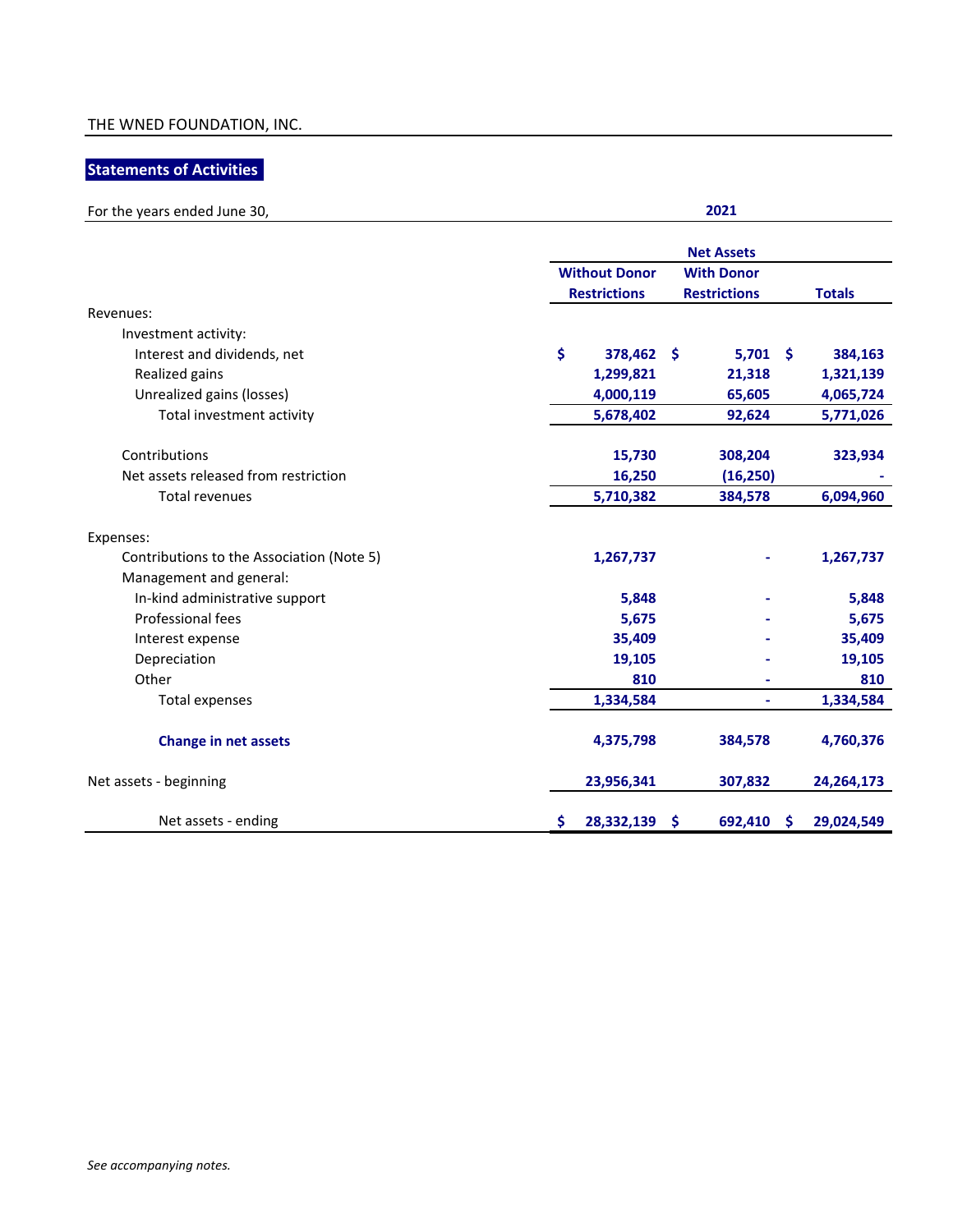| 2020              |               |    |                   |    |              |  |  |
|-------------------|---------------|----|-------------------|----|--------------|--|--|
| <b>Net Assets</b> |               |    |                   |    |              |  |  |
|                   | Without Donor |    | <b>With Donor</b> |    |              |  |  |
|                   | Restrictions  |    | Restrictions      |    | Totals       |  |  |
|                   |               |    |                   |    |              |  |  |
|                   |               |    |                   |    |              |  |  |
| \$                | 556,780       | \$ | 9,966             | \$ | 566,746      |  |  |
|                   | 702,295       |    | 14,206            |    | 716,501      |  |  |
|                   | (443, 364)    |    | (8,969)           |    | (452, 333)   |  |  |
|                   | 815,711       |    | 15,203            |    | 830,914      |  |  |
|                   |               |    |                   |    |              |  |  |
|                   | 272,146       |    | 5,000             |    | 277,146      |  |  |
|                   | 14,500        |    | (14,500)          |    |              |  |  |
|                   | 1,102,357     |    | 5,703             |    | 1,108,060    |  |  |
|                   |               |    |                   |    |              |  |  |
|                   | 1,084,500     |    |                   |    | 1,084,500    |  |  |
|                   | 7,219         |    |                   |    | 7,219        |  |  |
|                   | 4,075         |    |                   |    | 4,075        |  |  |
|                   | 65,040        |    |                   |    | 65,040       |  |  |
|                   | 19,105        |    |                   |    | 19,105       |  |  |
|                   | 4,697         |    |                   |    | 4,697        |  |  |
|                   | 1,184,636     |    |                   |    | 1,184,636    |  |  |
|                   | (82, 279)     |    | 5,703             |    | (76, 576)    |  |  |
|                   | 24,038,620    |    | 302,129           |    | 24,340,749   |  |  |
| \$                | 23,956,341 \$ |    | 307,832 \$        |    | 24, 264, 173 |  |  |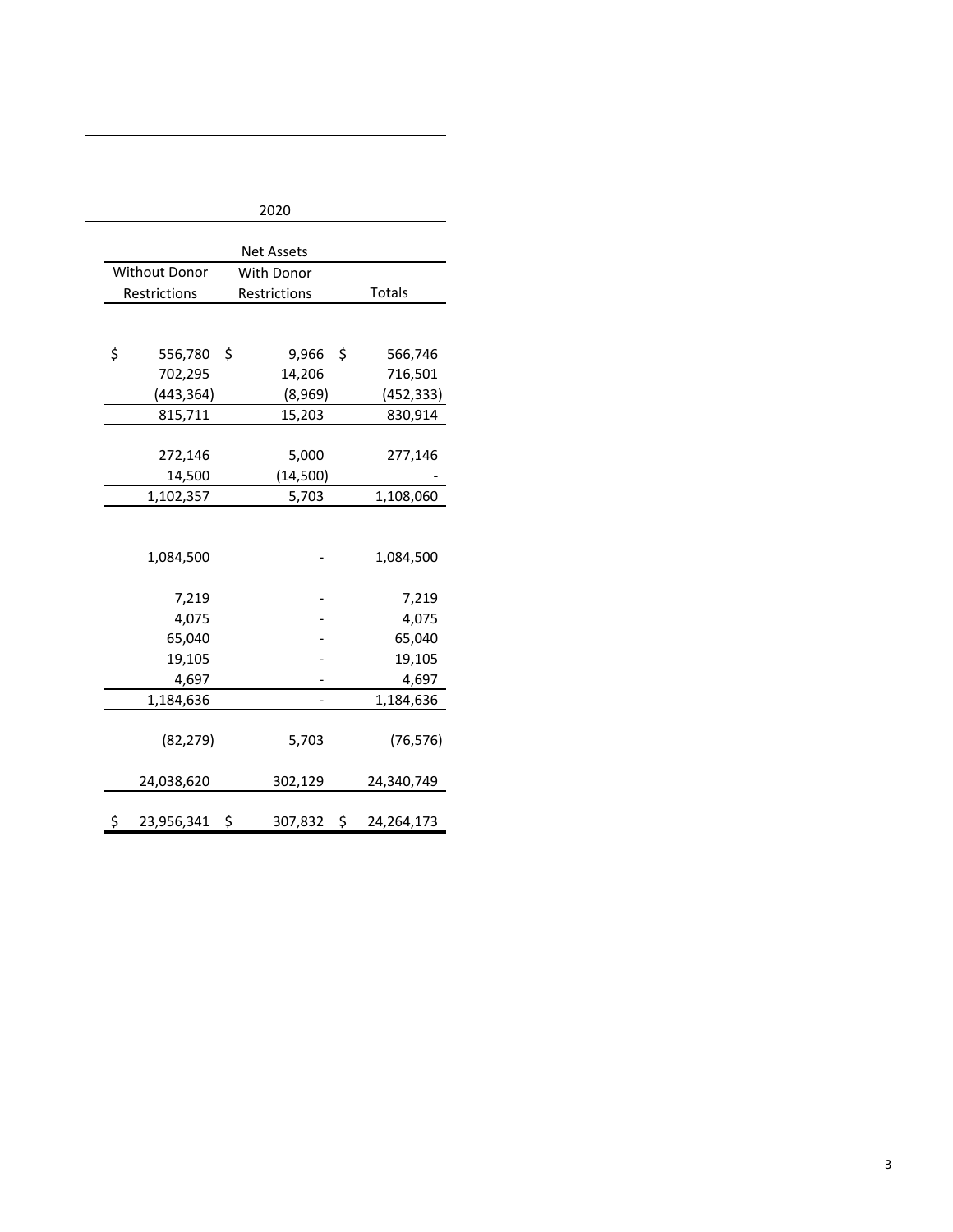### THE WNED FOUNDATION, INC.

## **Statements of Cash Flows**

| For the years ended June 30,                          | 2021               | 2020        |
|-------------------------------------------------------|--------------------|-------------|
| <b>Operating activities:</b>                          |                    |             |
| Change in net assets                                  | \$<br>4,760,376 \$ | (76, 576)   |
| Adjustments to reconcile change in net assets         |                    |             |
| to net cash flows from operating activities:          |                    |             |
| Depreciation                                          | 19,105             | 19,105      |
| Net realized and unrealized gains on investments      | (5,386,863)        | (264, 168)  |
| Contributions for long-term purposes                  | (308, 204)         | (5,000)     |
| Net change in other operating assets and liabilities: |                    |             |
| Contributions receivable                              | (4, 964)           | 28,958      |
| Loan receivable                                       | 1,779,000          | 20,000      |
| Interest receivable                                   | (31,999)           | (65,040)    |
| Accounts payable                                      | 32,584             | 25,878      |
| <b>Net operating activities</b>                       | 859,035            | (316, 843)  |
| <b>Investing activities:</b>                          |                    |             |
| Proceeds from sales of investments                    | 5,445,695          | 5,123,978   |
| Purchases of investments                              | (4,664,743)        | (5,052,875) |
| <b>Net investing activities</b>                       | 780,952            | 71,103      |
| <b>Financing activities:</b>                          |                    |             |
| Net payments on loans payable                         | (1,779,000)        | (20,000)    |
| Proceeds from contributions for long-term purposes    | 207,304            | 5,000       |
| <b>Net financing activities</b>                       | (1,571,696)        | (15,000)    |
| Net change in cash                                    | 68,291             | (260, 740)  |
| Cash - beginning                                      | 89,905             | 350,645     |
| Cash - ending                                         | \$<br>$158,196$ \$ | 89,905      |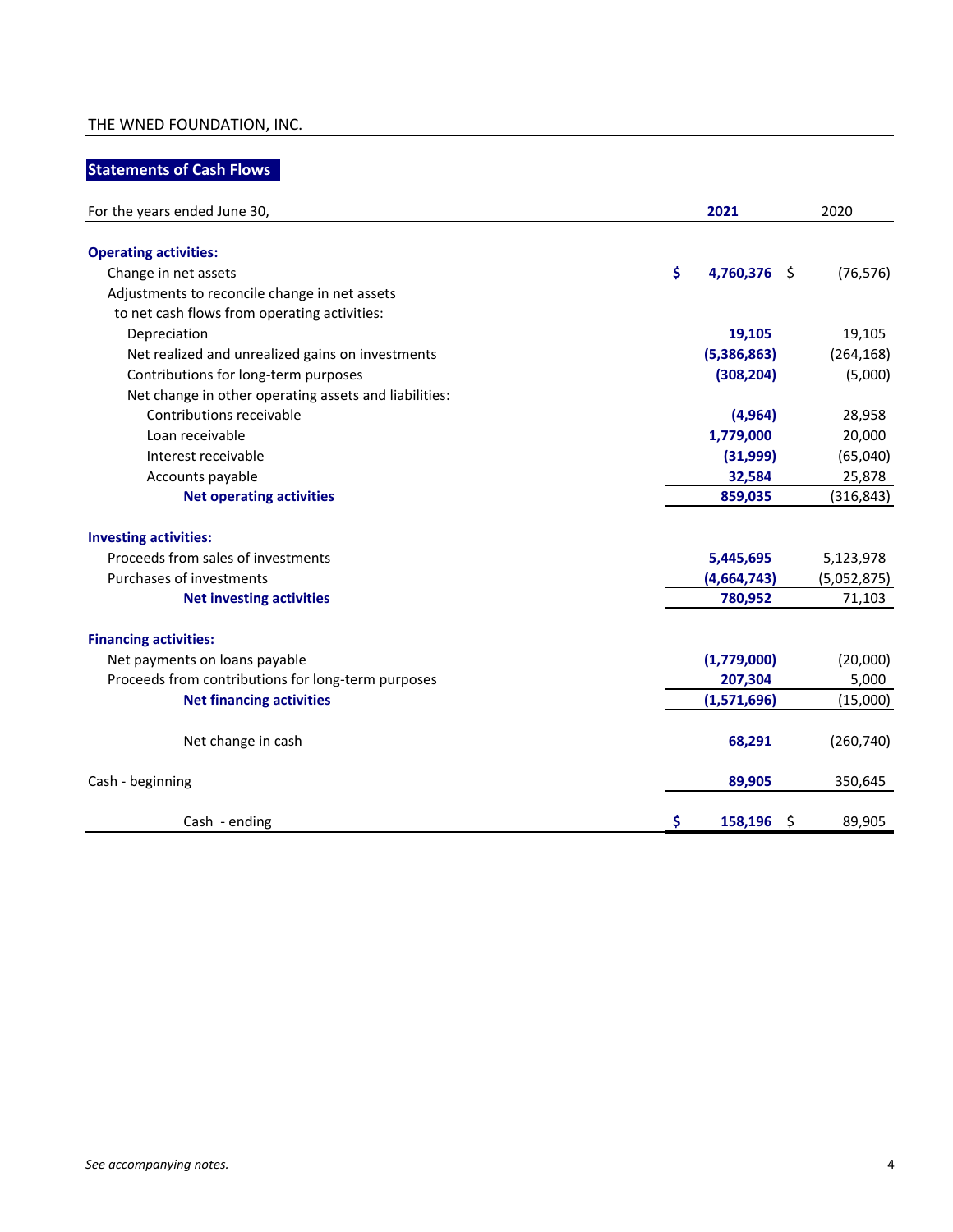#### **Notes to Financial Statements**

#### **1. Summary of Significant Accounting Policies:**

#### **Organization:**

The WNED Foundation, Inc. (the Foundation) is a nonprofit corporation whose primary purpose is to solicit, collect and invest funds on behalf of Western New York Public Broadcasting Association (the Association), the Foundation's sole member.

The Association is a nonprofit corporation chartered by the New York State Board of Regents to serve the educational, cultural, and informational needs of residents in Western New York and Southern Ontario through the operation of public television and radio stations, the provision of public television and radio programming and outreach activities.

#### **Subsequent Events:**

The Foundation has evaluated events and transactions for potential recognition or disclosure through October 6, 2021, the date the financial statements were available to be issued.

#### **Basis of Presentation:**

The Foundation's financial position and activities are reported according to two classes of net asset categories: net assets without donor restrictions and net assets with donor restrictions. Net assets with donor restrictions are those whose use has been limited by donors for a specified time period, purpose, or to be maintained by the Foundation in perpetuity.

The New York State Prudent Management of Institutional Funds Act (NYPMIFA) requires the preservation of the fair value of the original donor-restricted endowment gift as of the gift date, absent explicit donor stipulations to the contrary. The Foundation has adopted investment and spending policies for endowment assets that attempt to provide returns sufficient to address the purposes of the assets over the long-term.

Investment earnings of donor-restricted endowment funds are classified as net assets with donor restrictions until those amounts are appropriated by the Foundation in a manner consistent with the standard of prudence prescribed by NYPMIFA. Amounts appropriated by the Foundation totaled \$16,250 and \$14,500 for the years ended June 30, 2021 and 2020.

#### **Cash:**

Cash in financial institutions may exceed insured limits at various times during the year and subject the Foundation to concentrations of credit risk.

#### **Investments:**

Investments are stated at estimated fair value. The fair value of marketable securities is determined by quoted prices in active markets. The Foundation uses net asset value (NAV) per share (or its equivalent) as a practical expedient to determine the fair value of investments that (i) do not have a readily determinable fair value predicated upon quoted prices in active markets, and (ii) have the attributes of an investment company or prepare their financial statements consistent with the measurement principles of an investment company (Note 3).

#### **Property and Equipment:**

Property and equipment is stated at cost or fair market value at the date of donation, net of accumulated depreciation. Depreciation is computed by the straight-line method over estimated service lives.

#### **Contributions:**

Contributions, including unconditional promises to give, are reported at fair value at the date received. Gifts are reported as restricted support if they are received with donor stipulations that limit their use. When a donor restriction expires, that is, when a stipulated time restriction ends or purpose restriction is accomplished, net assets with donor restrictions are reclassified to net assets without donor restrictions and reported in the statements of activities as net assets released from restrictions. Contributions whose stipulated purpose restriction is accomplished in the same year as received are reported as an increase in net assets without donor restrictions in the accompanying financial statements.

#### **Tax Status:**

The Foundation is a  $501(c)(3)$  corporation exempt from income taxes under Section 501(a) of the Internal Revenue Code.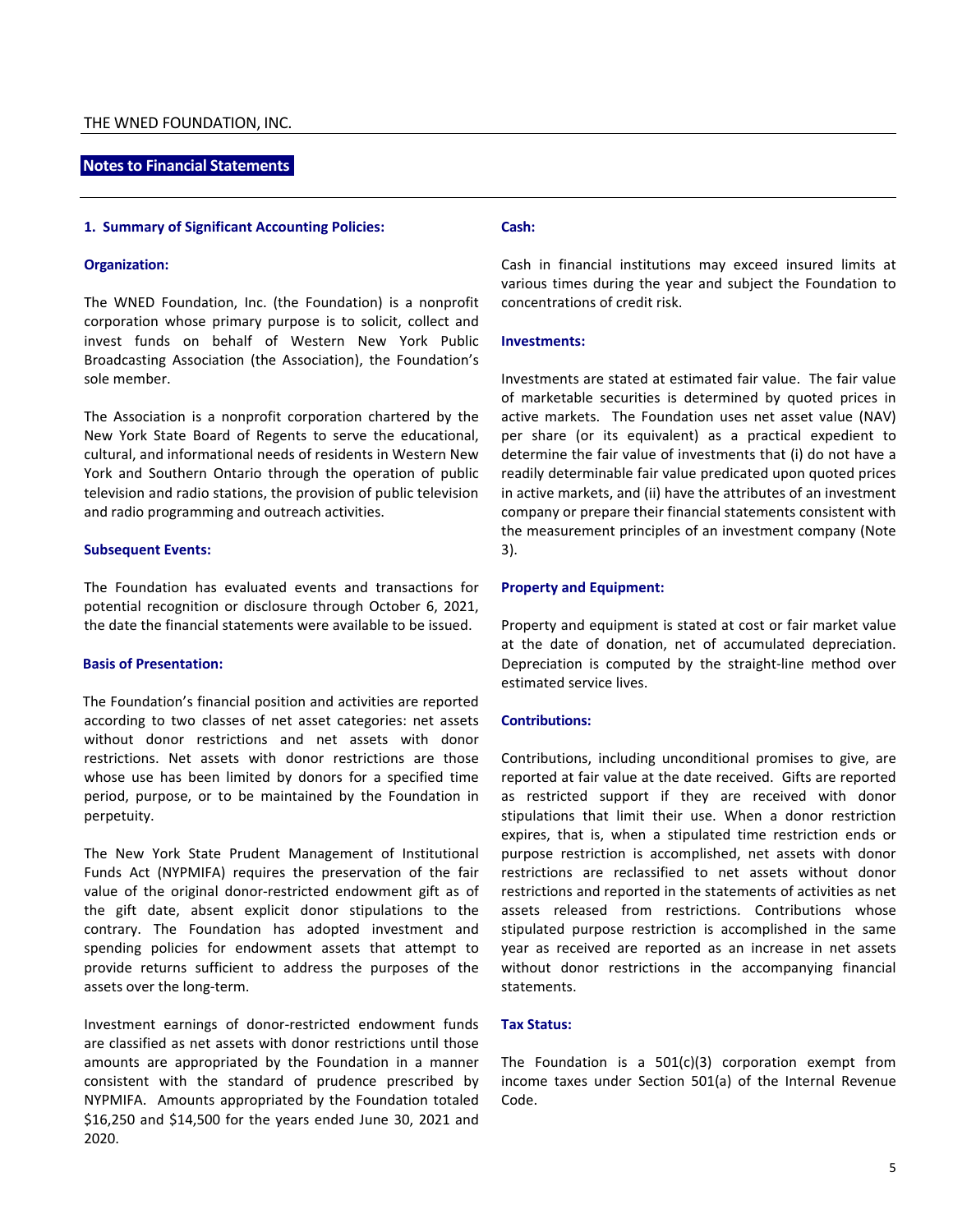#### **Use of Estimates:**

The preparation of the financial statements in accordance with accounting principles generally accepted in the United States of America requires management to make estimates and assumptions that affect the amounts reported in the financial statements and accompanying notes. Actual results could differ from those estimates.

#### **Functional Expense Allocation:**

The Foundation's costs of providing its services have been summarized on a functional basis in the statements of activities. Accordingly, costs have been allocated among the programs and supporting services directly benefited.

#### **2. Loan Receivable:**

Loan receivable represents an advance to the Association including interest at the 1 month LIBOR rate plus 2%. The Association repaid the loan principal balance in 2021 (Note 6). Amounts due from the Association at June 30, 2020 totaled \$1,779,000. Total interest income for the years ended June 30, 2021 and 2020 was \$35,409 and \$65,040. Accrued interest receivable at June 30, 2021 and 2020 was \$544,464 and \$512,465.

#### **3. Investments:**

|                        |                              | <b>Quoted Prices in</b> |    |             |     |            |
|------------------------|------------------------------|-------------------------|----|-------------|-----|------------|
|                        | <b>Active Markets</b><br>NAV |                         |    |             |     | Total      |
| 2021                   |                              |                         |    |             |     |            |
| Cash and cash          |                              |                         |    |             |     |            |
| equivalents            | \$                           | 440                     | Ś  |             | \$  | 440        |
| Fixed income           |                              | 9,593,142               |    |             |     | 9,593,142  |
| Domestic equities      |                              | 8,707,343               |    |             |     | 8,707,343  |
| International equities |                              | 7,685,064               |    |             |     | 7,685,064  |
| Private equity         |                              |                         |    | 1,807,603   |     | 1,807,603  |
|                        | Ś                            | 25,985,989              |    | \$1,807,603 | Ś   | 27,793,592 |
|                        |                              |                         |    |             |     |            |
|                        |                              | <b>Quoted Prices in</b> |    |             |     |            |
|                        |                              | <b>Active Markets</b>   |    | NAV         |     | Total      |
| 2020                   |                              |                         |    |             |     |            |
| Cash and cash          |                              |                         |    |             |     |            |
| equivalents            | \$                           | 440                     | Ś  |             | \$  | 440        |
| Fixed income           |                              | 9,169,061               |    |             |     | 9,169,061  |
| Domestic equities      |                              | 7,172,062               |    |             |     | 7,172,062  |
| International equities |                              | 6,483,846               |    |             |     | 6,483,846  |
| Private equity         |                              |                         |    | 362,272     |     | 362,272    |
|                        | Ś.                           | 22,825,409              | \$ | 362,272     | \$. | 23,187,681 |

The Foundation has committed capital of \$2,800,000 to private equity funds. As of June 30, 2021, the remaining obligation under the commitment totaled approximately \$1,208,000. Private equity fund investments are generally either illiquid or require certain advance notice timeframe for withdrawal.

#### **4. Property and Equipment:**

|                               | 2021    |   | 2020    |
|-------------------------------|---------|---|---------|
| Real estate and improvements  | 743,550 | Ś | 743,550 |
| <b>Technical equipment</b>    | 23,091  |   | 23,091  |
| <b>Furniture and fixtures</b> | 82,708  |   | 82,708  |
|                               | 849.349 |   | 849,349 |
| Less accumulated depreciation | 383,865 |   | 364,760 |
|                               | 465.484 |   | 484,589 |

#### **5. Operating and Administrative Support:**

The Association currently provides various operating and administrative support to the Foundation at no cost. In-kind revenue and expense recognized by the Foundation totaled \$5,848 and \$7,219 for the years ended June 30, 2021 and 2020.

Contributions by the Foundation to the Association are recorded as expenses when they are approved by the Board of Trustees for payment.

Contributions to the Association totaling \$1,267,737 and \$1,084,500 in 2021 and 2020 were approved to support operating activities and capital improvements in accordance with the Foundation's investment spending plan.

#### **6. Loan Payable:**

To facilitate financing a renovation of the Association's building, the Foundation obtained bank demand financing. In June 2021, the Foundation repaid the loan in full (Note 2). Borrowings outstanding at June 30, 2020 totaled \$1,779,000.

#### **7. Net Assets With Donor Restrictions:**

Net assets with donor restrictions represent the Foundation's endowment assets. The composition of net assets with donor restrictions is as follows at June 30:

|                                                    | 2021    | 2020               |
|----------------------------------------------------|---------|--------------------|
| Accumulated principal of perpetual<br>endowments   |         | 526.593 \$ 218.389 |
| Unappropriated earnings on<br>perpetual endowments | 165,817 | 89.443             |
|                                                    | 692.410 | 307,832            |